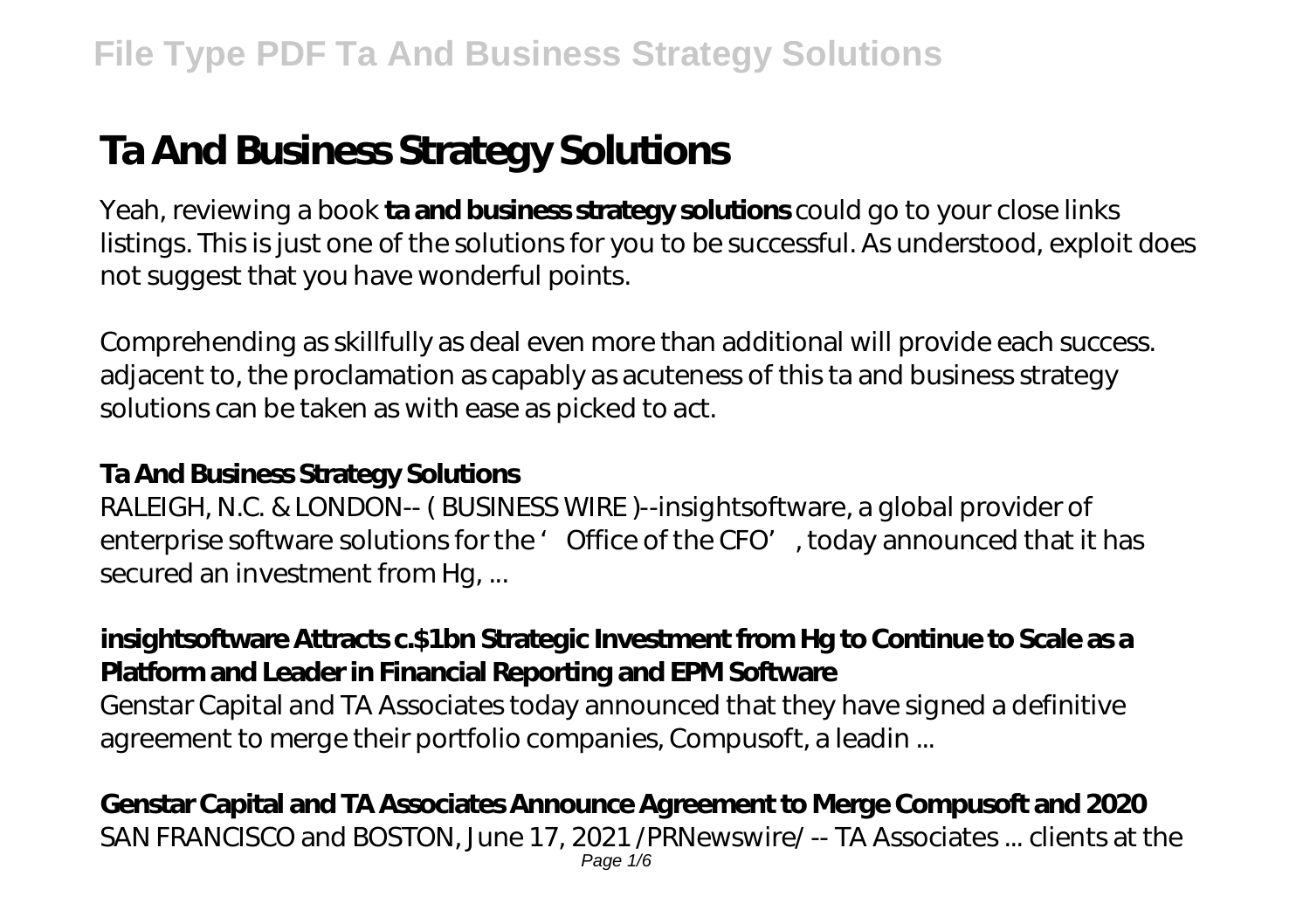heart of its strategy. Since 2003 we have been focused on evolving our business to deliver more and ...

## **TA Associates Announces Strategic Growth Investment in Apex Group in Partnership with Genstar Capital and Peter Hughes**

June 29, 2021 /PRNewswire/ -- TA Associates ... we are excited to support the business as it grows organically through product innovation and with capital for strategic acquisitions." ...

#### **TA Associates Announces Revalize, a New Cloud-Software Platform for Manufacturers**

SANTA MONICA, Calif. and PITTSBURGH, June 17, 2021 /PRNewswire/ -- Confluence Technologies, Inc., ("Confluence" or the "Company"), a global software and data solutions provider helping the ...

#### **Clearlake Capital to Acquire Confluence from TA Associates**

Wolfsburg's New Auto plan envisions EVs gaining plenty of ground, but some tech has yet to arrive or begin being profitable.

## **VW Business Strategy Bets on EVs, Autonomy and Mobility as a Service**

TA Associates ... " Apex was founded with clients at the heart of its strategy. Since 2003 we have been focused on evolving our business to deliver more and better services to clients, no

...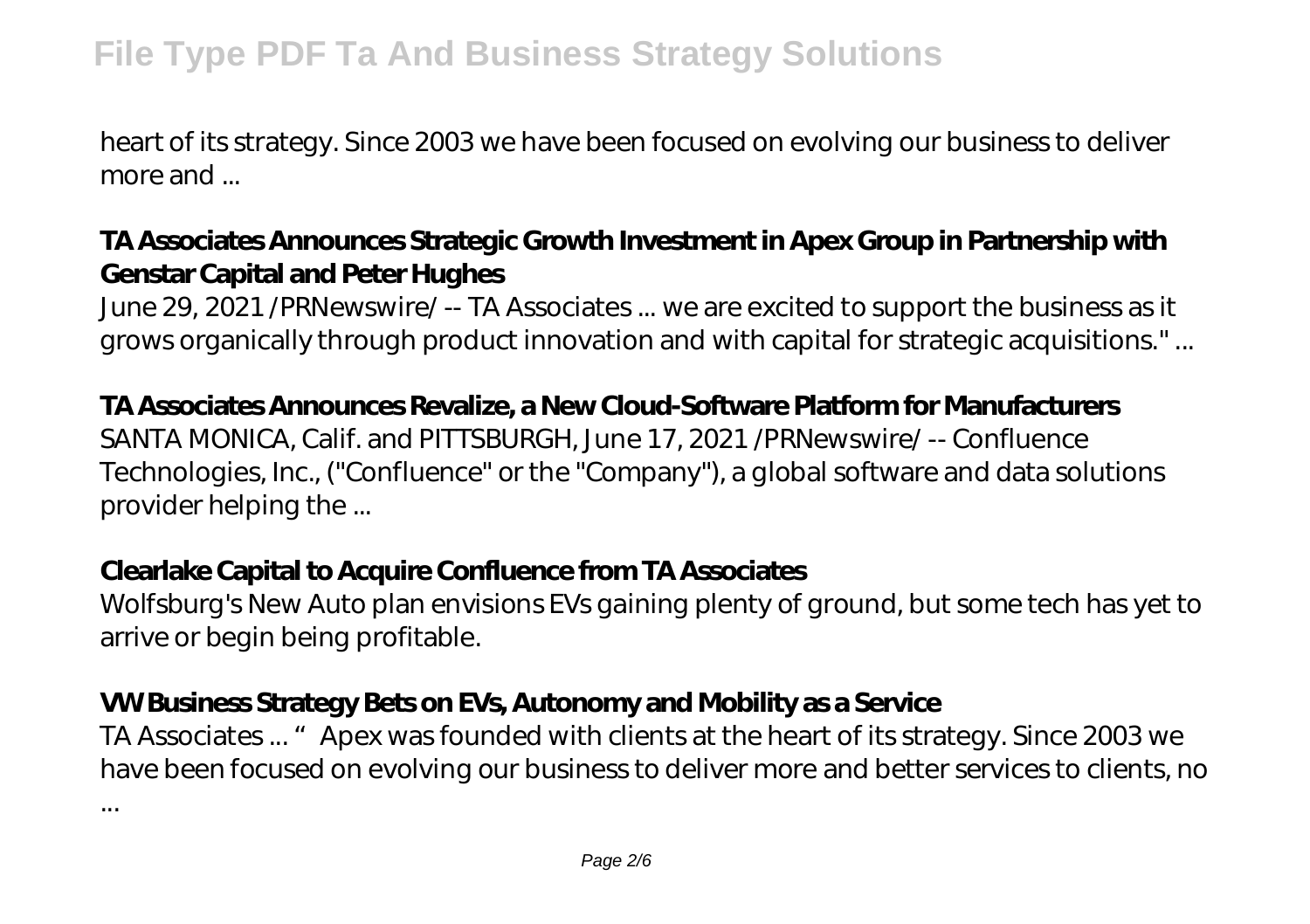### **TA Associates Invests In Apex Group**

To begin with, Vista Equity-backed Mediaocean has agreed to acquire adtech provider Flashtalking from TA Associates, for more than \$500 million, sources familiar with the deal told PE Hub. The ...

## **Vista's Mediaocean buys adtech business for \$500m-plus, Examining the allure of ESG and MSP assets**

Working Solutions, an on-demand business process outsourcer of omnichannel CX services, expands its industry expertise and business ...

#### **Working Solutions Broadens Its Reach Into Emerging Industries With 2 New Board Members**

RLDatix, backed by TA Associates and Five Arrows Principal investments, buys UK-based Allocate Software, a provider of human capital management solutions ... and to support strategic initiatives ...

#### **RLDatix, backed by TA and Five Arrows, acquires Allocate Software**

Private equity firm TA Associates has announced ... founded with clients at the heart of its strategy. Since 2003 we have been focused on evolving our business to deliver more and better services ...

### **TA Associates makes significant minority investment in Apex Group**

Notably, the concept fits into the company's strategy ... Business Unit (DBU) refinery Page 3/6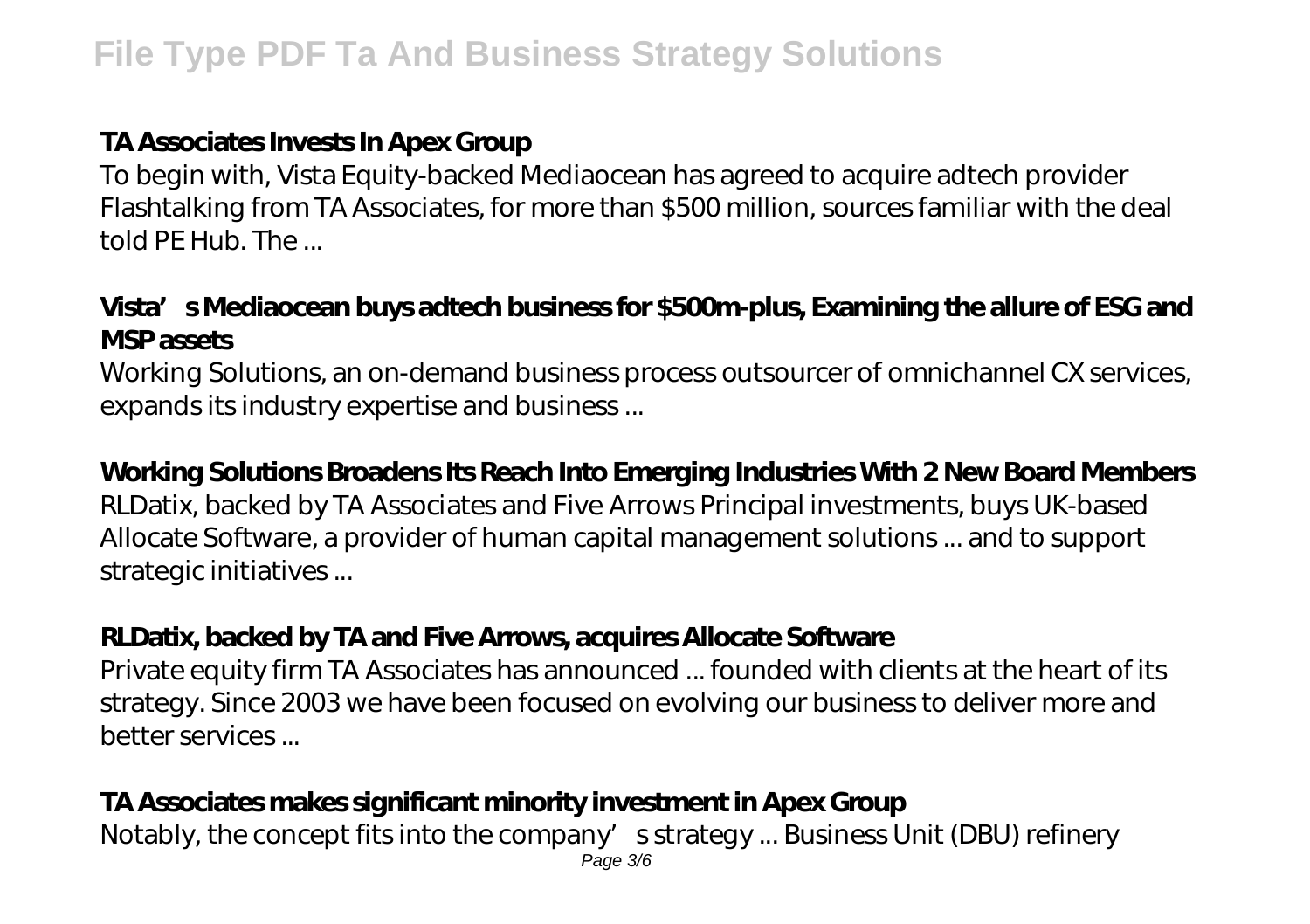## **File Type PDF Ta And Business Strategy Solutions**

operating costs through the sale of green hydrogen. Should the study yield positive economics, Blackstone will ...

## **Blackstone Minerals begins 'green' hydrogen study as part of zero-carbon aim for Ta Khoa Nickel-Copper-PGE Project**

As part of this agreement, AIG also agreed to enter into a long-term strategic asset management relationship with Blackstone to manage an initial \$50 billion of Life & Retirement's existing investment ...

## **AIG Announces Strategic Partnership with Blackstone for its Life & Retirement Business and Sale to Blackstone of Certain Affordable Housing Assets**

ChainLogix Mortgage Solutions named Tim Moreland as the company's senior vice president of Operations and Strategic Business Development. ChainLogix Mortgage Solutions, a division of ChainLogix LLC, ...

#### **ChainLogix Mortgage Solutions Names New SVP Of Operations And Strategic Business Development**

Disclaimer | Accessibility Statement | Commerce Policy | Made In NYC | Stock quotes by finanzen.net SAN FRANCISCO and BOSTON, June 17, 2021 /PRNewswire/ -- TA Associates, a leading global growth ...

### **TA Associates Announces Strategic Growth Investment in Apex Group in Partnership with**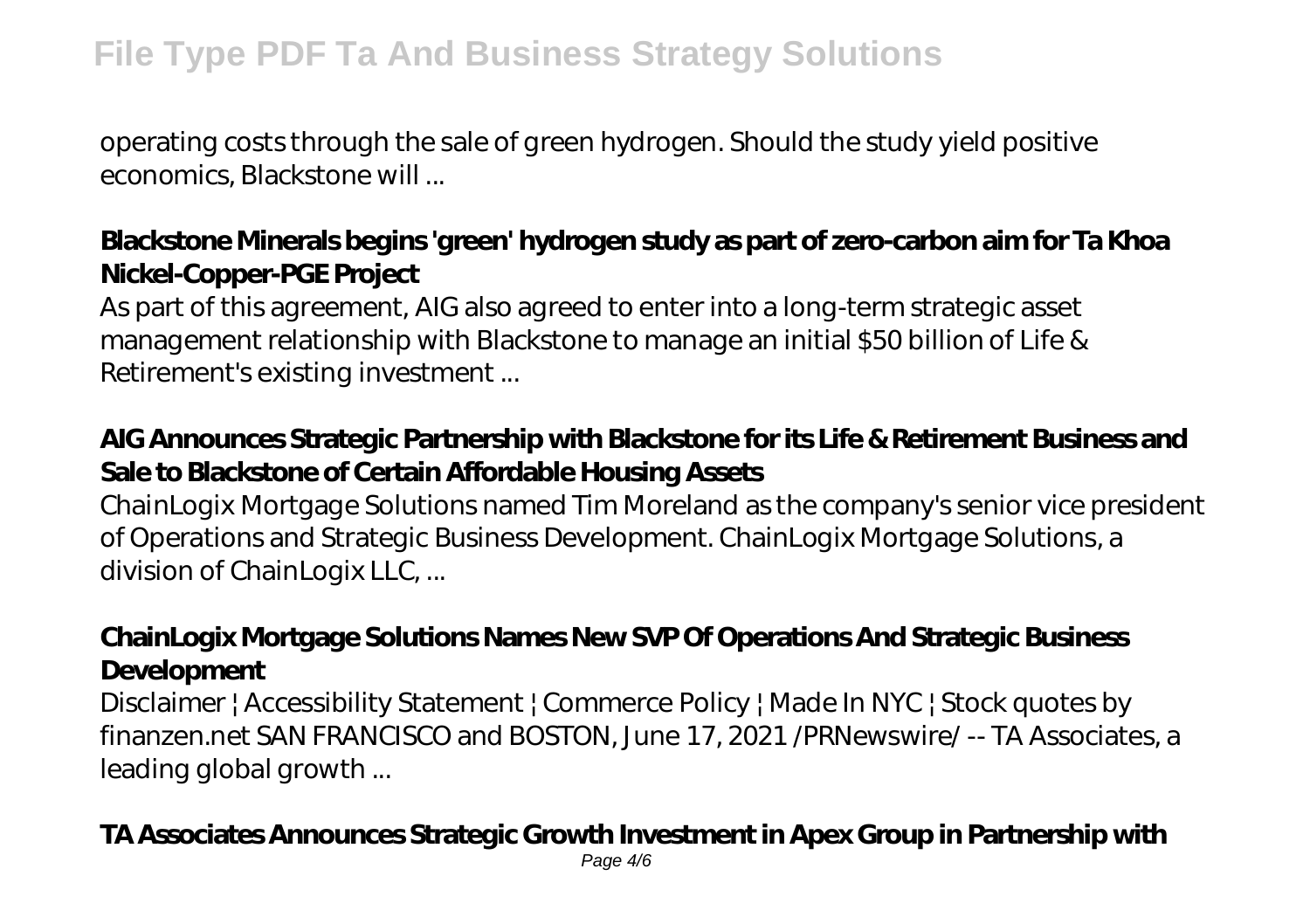### **Genstar Capital and Peter Hughes**

Combined company will create a leading provider of space planning and manufacturing solutions for ... support from Genstar and TA will enable us to invest in the business, new technologies and ...

## **Genstar Capital and TA Associates Announce Agreement to Merge Compusoft and 2020**

Revalize delivers sector-specific software solutions that ... excited to support the business as it grows organically through product innovation and with capital for strategic acquisitions." ...

#### **TA Associates Announces Revalize, a New Cloud-Software Platform for Manufacturers**

compliance solutions, corporate services, business services including HR and Payroll and a pioneering ESG Ratings and Advisory service for private companies. www.theapexgroup.com About TA ...

## **TA Associates Announces Strategic Growth Investment in Apex Group in Partnership with Genstar Capital and Peter Hughes**

Genstar Capital and TA ... solutions supports designers, manufacturers and retailers. This is a transformative transaction and the support from Genstar and TA will enable us to invest in  $th$  $\epsilon$